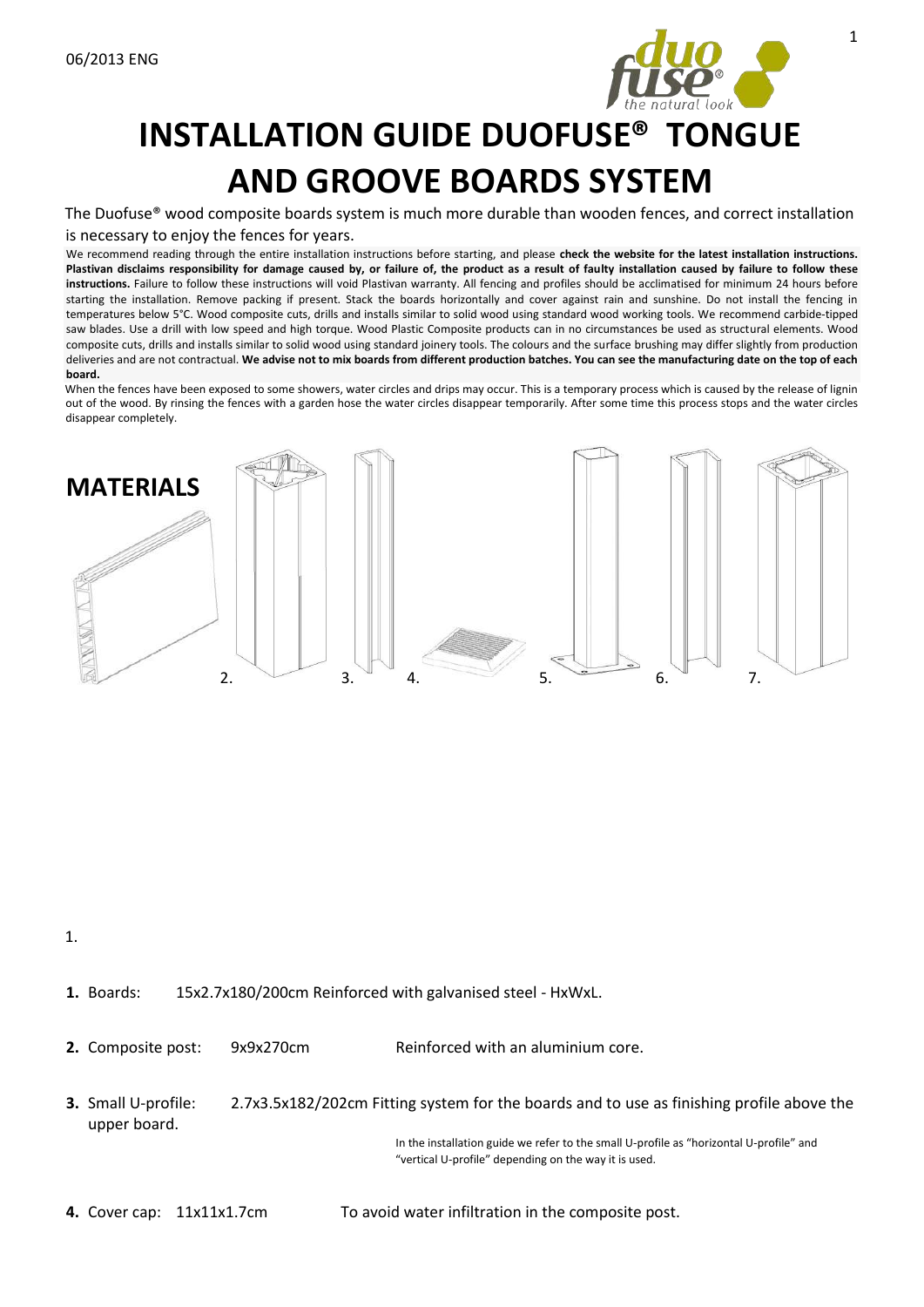

**5.** Internal post holder tube: 6x6x60cm Galvanised steel, only needed when fixing the posts on a terrace, plate: 15x15x0.3cm concrete floor or wall instead of fixing it into the ground. holes: 1.2x1.2cm M10

| 6. Large U-profile:                      | 4.2x3.5x182cm          | Only needed if a concrete gravel board is used at the base.                                                                                |
|------------------------------------------|------------------------|--------------------------------------------------------------------------------------------------------------------------------------------|
| 7. Composite gate post:                  | 9x9x270cm              | Reinforced with galvanised steel profile, including 4hinge holes<br>with insert, bolts and washers.<br>Only needed for attaching the gate. |
| Wood screws:<br>$\overline{\phantom{a}}$ | $4.5/5.0 \times 25/40$ | Stainless steel or galvanised, non-self drilling wood or chip board<br>screws (to attach the U-profile to the composite post).             |

- Suitable plugs, stainless steel screws and L brackets (when fixing to a wall)
- Stabilised sand: Semi-dry mixture of ballast, sand and concrete (200kg per m<sup>3</sup> mixture). This mixture can also be bought ready to use at a specialised store.
- Concrete/Rapid concrete: Advised in cases of exposure to heavy wind (open field, ...)

**Attention! L brackets, screws or plugs are never supplied by Plastivan NV. Please buy these at specialized shops.**

*OR:* 

**TOOLS** (depending on the way of fixing)

# **BASIC RULES**

Garden spade / post hole auger Water level Mason rope or normal rope Screwdriver Drill Wood drill (and stone drill)

### **Height fence**

Countersink Measuring tape Sliding mitre saw / Jig saw / handsaw Carbide tipped saw for cutting the boards Laser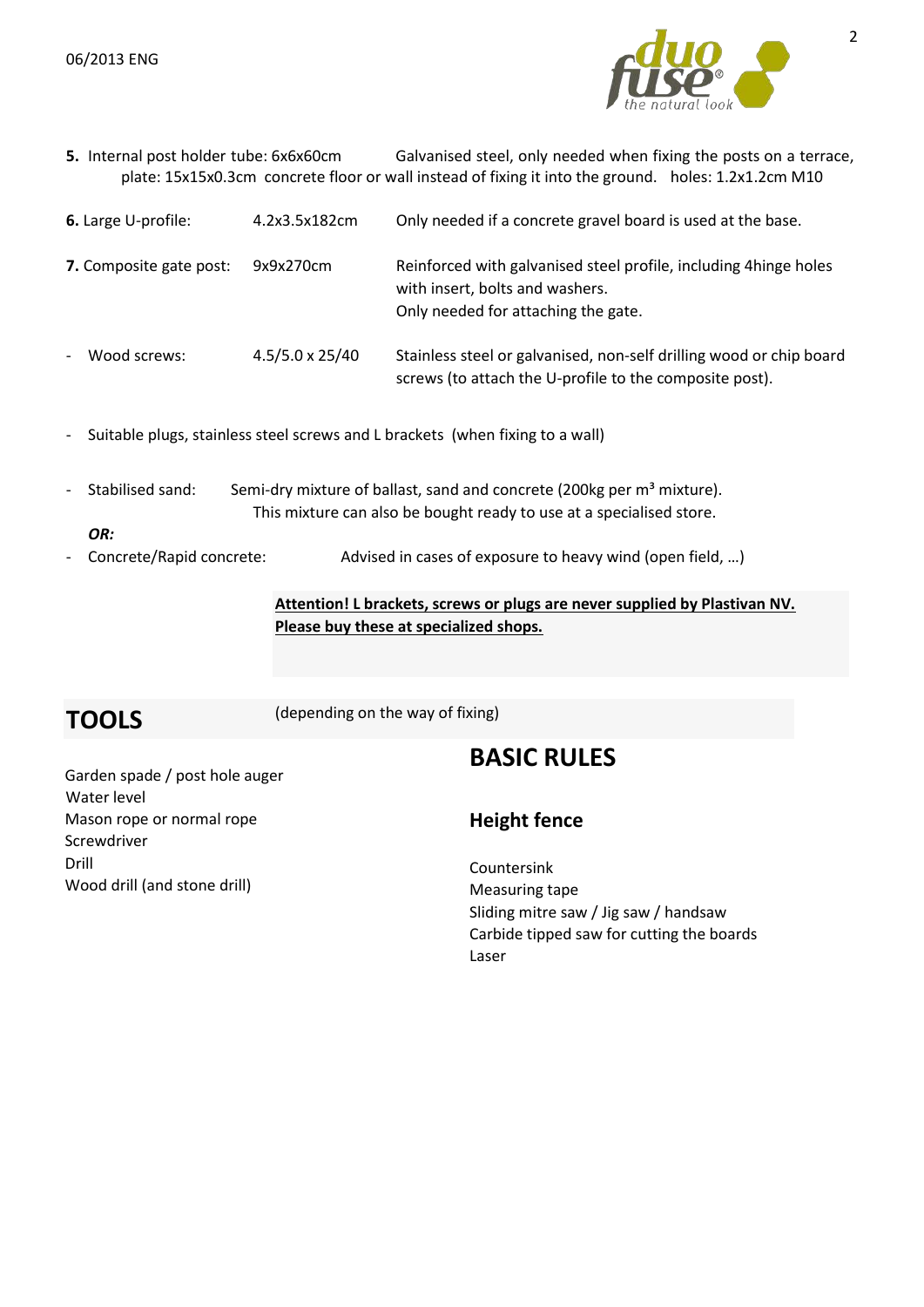

By using the Duofuse® tongue and groove system, multiple combinations of panel frame (heights of 15cm to 195cm) are possible depending on the number of boards used. The fences can also be built in cascade, e.g. first fence 120cm high, second 150cm high,...

The boards can be placed directly on the soil as they will not rot. The fences can swell as a result of moisture absorption in width and height, therefore make sure the post exceeds the screen by minimum 5.5cm in order to leave enough expansion space.



# **Length fence**

Standard length of the boards is 180/200cm but boards can be cut to any length. By the presence of reinforcement profiles in galvanised steel, carbide tipped saw is necessary to cut the boards.

**A minimum of 1cm gap is needed to be left at both ends to allow for expansion of the boards.** When taking into account the thickness of the U-profile (0.5cm), the boards need to be at least 2x1.5cm smaller than the distance between two posts.

For the standard length of the fences the distance between two posts is 183/203cm.

These values apply if installation is under dry circumstances with boards which were stored in a dry environment.



# **PROCEDURE INSTALLATION FENCE**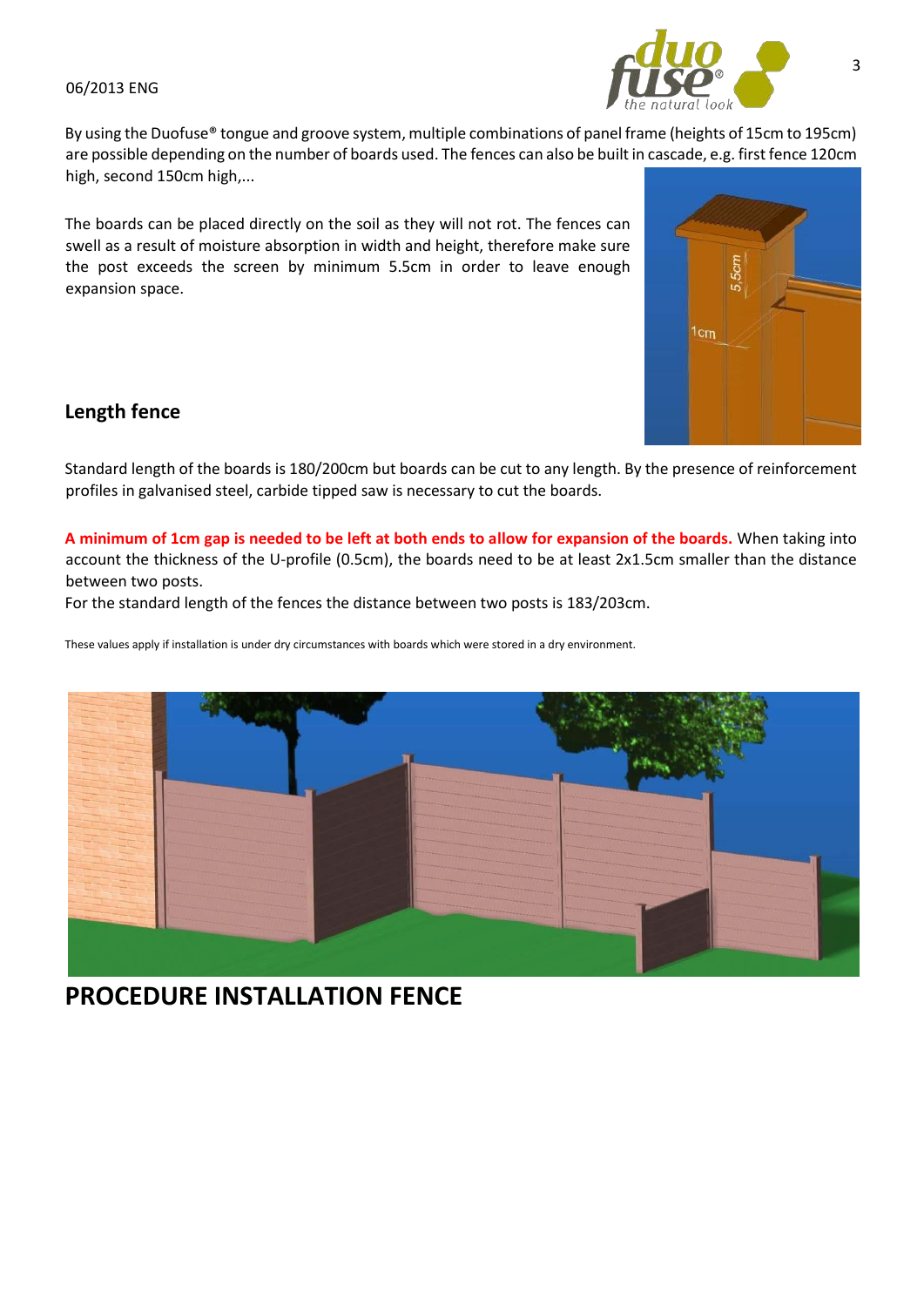**Avoid colour difference:**

**As the boards and the posts have been brushed, it is necessary to install the boards and posts in the same direction each time. The boards need to be inserted with the mark on the same side of the board (front or back). You can find the mark on every board (see red arrows).** 

#### **Avoid damage of the wood composite materials:**

- Use a slow drill speed when fixing a screw.
- Hammering on posts, boards or U-profiles is not allowed.
- Avoid installing wood composite material in temperatures below 5 °C. -Counter sunk pre-drilled holes are essential for fitting.

# **Step 1 : Shortening the posts (optional)**

If you need to trim a pole do so at the top of the post (i.e. the side where there is no label). The wood composite post can be cut with an ordinary wood saw or circular saw. The aluminium cross (normal post) or the steel profile (gate post) should be cut with a metal saw. When using the internal post holder you will have to shorten (for a screen of 1.8 m high) the wood composite pole at a length of 1.85m and the aluminium cross at a length of 1.25m as the internal post holder itself is 60cm high.

# **Step 2: When using concrete gravel board (optional)**

When you want to use a concrete gravel board – up to 4cm thick – beneath the fence, you can attach it with the large Duofuse® U-profiles (width 4.2cm). Attach these U-profiles to the posts with at least 2 stainless steel screws of 4.5/5.0 x 25/40mm (max. intersection 40cm).

# **Step 3: Assembly of the U-profiles**

In order to create a corner or extra raised beds, you can attach at more than one side a U-profile (up to 4).

Attach the U-profile to the post with stainless steel screws of 4.5/5.0 x 25/40mm (max. intersection 40cm). Attach the U-profile each time at the same distance from the top of the post; e.g. 9cm.

Attach the U-profiles to the posts before mounting the post in/onto the ground. This makes it easier.







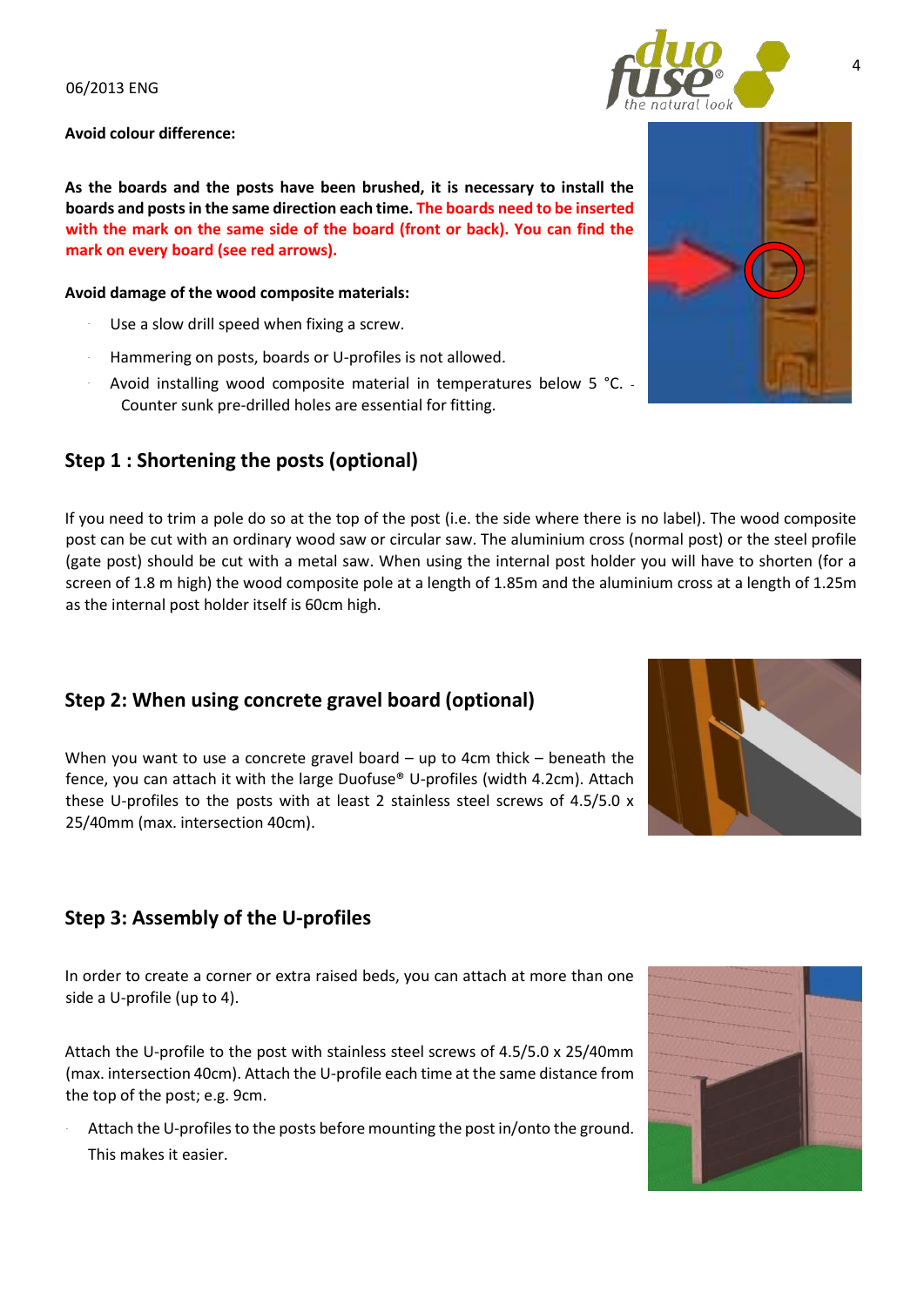

When using a concrete gravel board you can attach the small U-profiles (width 2.7cm) to the post only after that the gravel board has been placed between the large U-profiles.

When you want to finish the upper board with a horizontal U-profile (Step 7.1), make sure that the boards are 3 cm higher than the vertical Uprofiles, so that the horizontal profile can be placed onto the upper board. Therefore you will have to cut the vertical U-profiles by 5cm before attaching to the posts (the boards are 180cm high, the U-profile is 182cm long and the vertical U-profile should be 3cm beneath the top board).

|                 | 5,5cm |  |
|-----------------|-------|--|
|                 |       |  |
| 1 <sub>cm</sub> |       |  |



# **TIP:**

Since the boards will expand slightly in the length and the height in the course of time, a gap of approximately 2 cm between the vertical and the horizontal U-profiles will arise after a few months. You can avoid this by cutting the vertical U-profiles 2cm less (so to cut 3cm off instead of 5cm). During the first months however you will not be able to mount the horizontal U-profile. After a few months, when the boards have expanded, this will be possible. You will then have the advantage that you will not have a gap between the vertical and the horizontal U-profile .

# **Step 4: Mounting of the posts**

There are 3 possibilities to attach the posts:

- Against a wall
- Into the ground without fence post supports
- On a terrace, concrete floor or wall by using internal post holder

#### **4.1 AGAINST A WALL**

- Saw the post with a metal saw to the desired length.
- Drill the post with a metal drill (diameter the same as the diameter of the screw) (Photo 1)
- Place the post on the right place, water level to the wall and drill the holes (with a masonry drill) through the post into the wall.
- Withdraw the post, drill the plug holes (with a masonry drill) into the wall and place the plugs.
- Make sure the head of the screw is fixed against the aluminium cross and not to the outside of the wood composite post. For this make the hole in the outside of the wood composite pole larger (Photo 2) so you can securely tighten the screw up against the aluminium cross (Photo 3)

If the wall is not vertical, you can place a small wedge between the post and the wall. Alternatively you can use stainless steel L brackets to mount the post to the wall instead of direct fixing.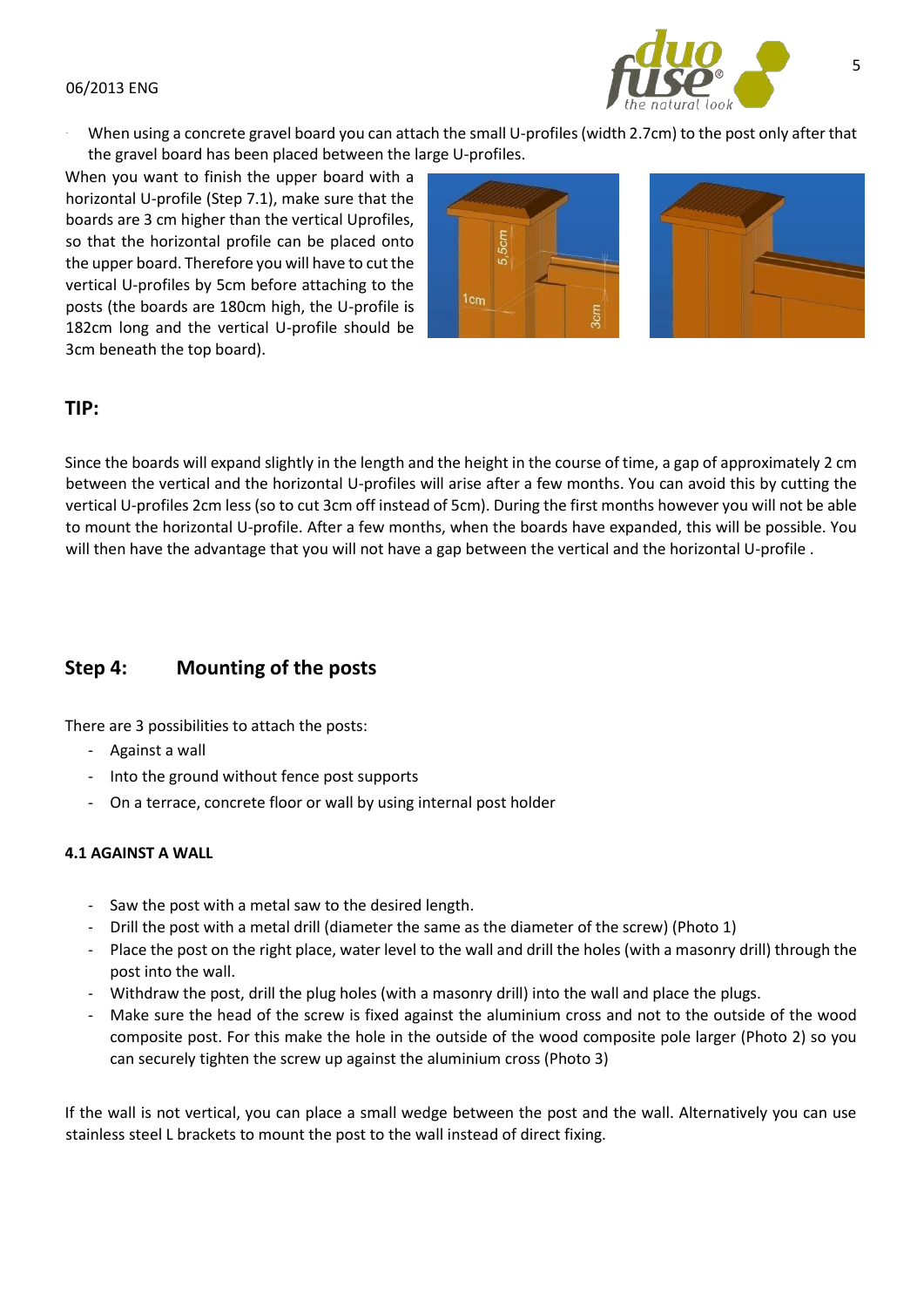





6

Photo 1 **Photo 2** Photo 3 **4.2 INTO THE GROUND WITHOUT FENCE POST SUPPORTS** 

1/3 of the length of a post needs to be into the ground. For a fence of 180cm, 80 to 85cm into the ground is sufficient. For a fence of 195cm, you will have to use the posts of 300cm.

- Dig a hole of 40x40cm and 80cm deep and place a tile in the hole to avoid sinking of the post.
- Place the post in the hole.
- Fill the hole completely or at least for 2/3 with stabilised sand, concrete or rapid concrete. When using (rapid) concrete, wait until the concrete has become hard. Fill the rest of the hole with soil which you press hard. In doing so you can sow or plant against the pole.
- Use a level to make sure the post is standing 100% straight.

#### **4.3 ON A CONCRETE FLOOR OR WALL BY USING INTERNAL POST SUPPORT**

- Mount the post supports with the suitable screws, bolts and/or plugs to the ground. In some cases, it is necessary to make chemical anchoring to ensure a firm anchoring. If in doubt consult an expert.
- Place the pole over the post support. You will have to saw the post with the aluminium cross to the desired length.

The wood composite post can be cut with a normal wood saw or circular saw. The aluminium cross (normal post) or the steel profile (gate post) should be shortened with a metal saw. When using the

internal post support you will have to shorten the wood composite pole (for a screen of 1.8 m high) at a length of 1.85 m and the aluminium cross at a length of 1.25 m.

The screws to attach the U-profile to the post, should be 25mm long when used with the internal post support. If longer screws are used, these cannot be screwed completely.



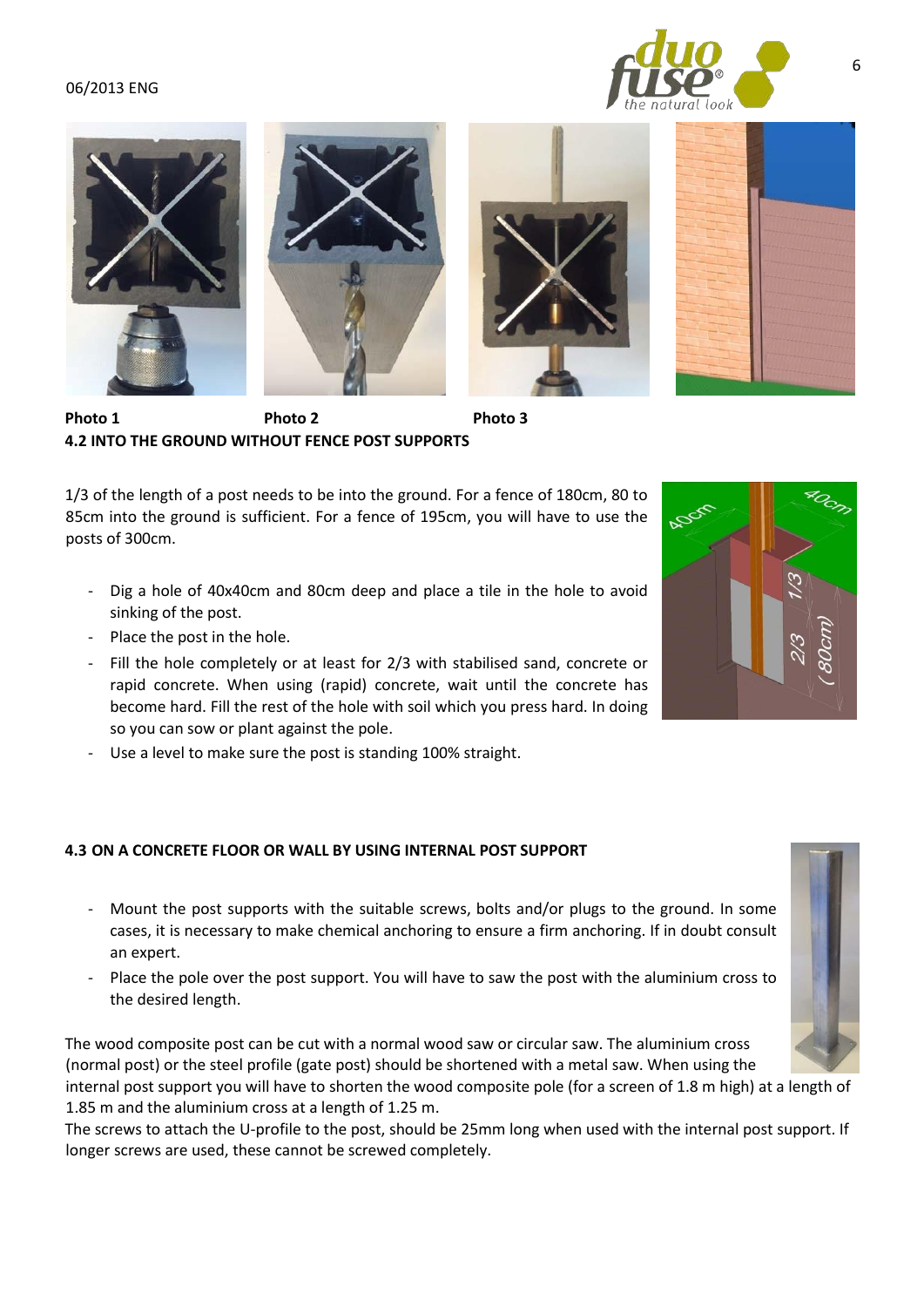

# **Step 5: Order of placing the posts**

If applicable always start against the house, shed or other fix point. After installing the first post, install the last post. Anchor sturdily the first and the last post. Fix the last post temporary. This can be done by using 2 temporary struts. When installing the last screen the last post can be fixed permanently with concrete, stabilised sand,... . In this way a slight miscalculation or deviation can still be corrected. To be sure that all posts are as high you can use a transparent flexible hose filled with water or a laser. Stretch a (mason) rope between the first and the last post. Then place the second post and install the first fence.



**Step 6: Installation of tongue and groove boards**



Place the boards from above into the Uprofiles. **To avoid colour differences, the boards need to be inserted with the mark at the same side of the board (front or back). You can find the mark on every board (see red arrows).** 

Press the boards to each other. An expansion space of min. 1cm at both sides needs to be respected. Avoid damaging of the boards.



**If the screen is placed on grass or other soft surface, make sure that the screen cannot sink** 

**into the ground. Support for this the screen at ground level at 3 places by means of tiles, concrete slab or other hard material.** 

Then place the next post and build the next fence. Do not place all posts, but build fence after fence. Check during and after sliding the boards that the next post is still vertical. When placing a corner or an extra intersection, repeat the above steps.